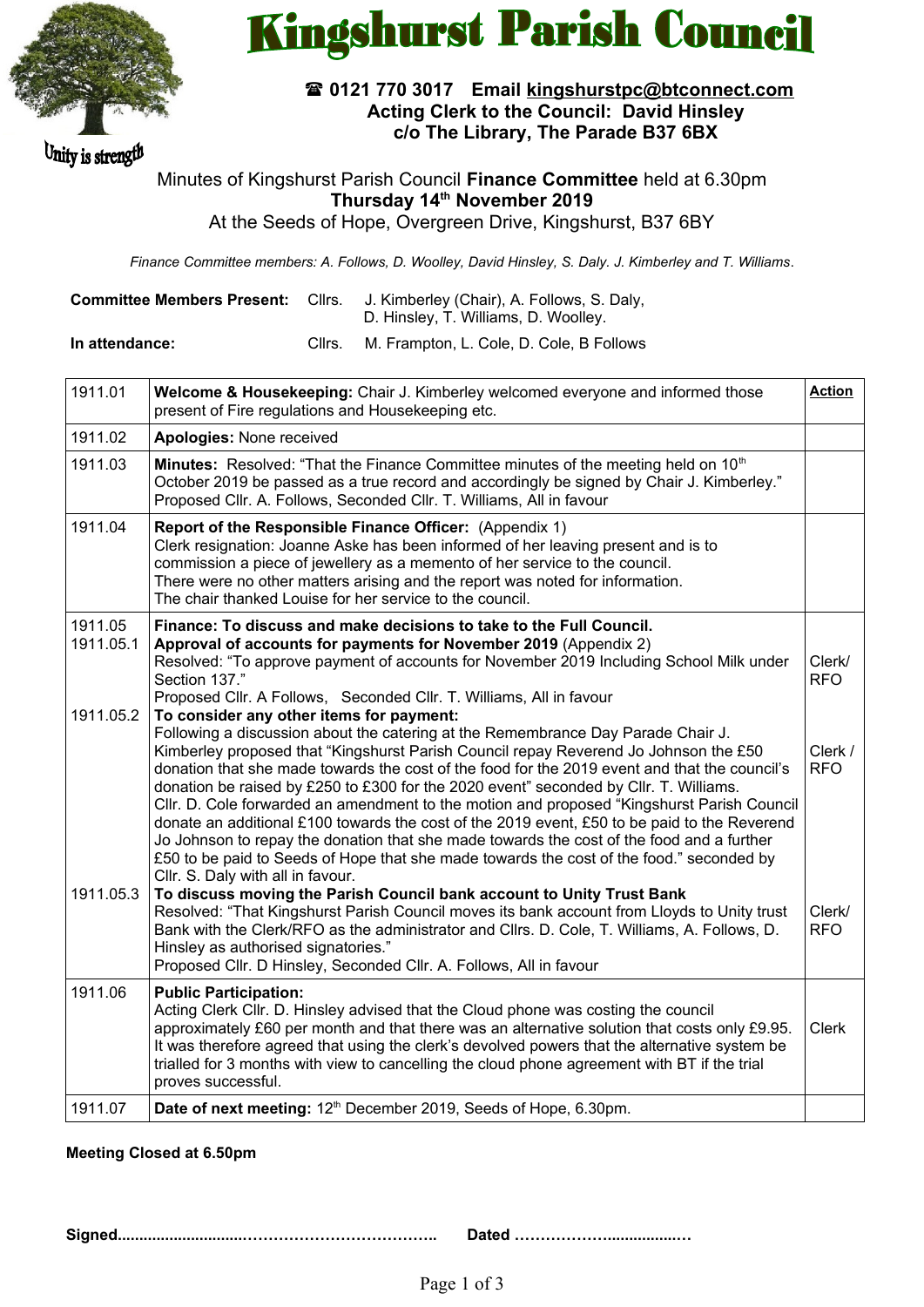# Appendix 1

# **Report of Responsible Finance Officer for Kingshurst Parish Council Reported to Councillors - November 2019**

### **Apologies**

Please accept my apologies for tonight's meeting, as explained previously I have a School Governing Body meeting which always meet on a Thursday

### **Cheques for payment**

Cheques for payment attached for approval - total outgoings for November £2080.65. Second payment card and reader is still with Clirs to activate to test facility to make electronic payments as requested by the Parish Council.

### **Bank signatories**

In accordance with your financial regulations, your previous Clerk should be removed immediately as a signature on your bank account having now resigned from post - in accordance with NALC guidance and best practice procedures.

### **Bank account**

Bank account balance £71483.81.

### **VAT**

Following submission of VAT claim, the sum of £1977.43 has been refunded following requests for verification of the Parish Council bank account

### **Clerk resignation**

Following the resignation of your Clerk, all required notices and paperwork have been completed with regards to Tax and National Insurance, as well as her pension fund. A P45 has also been issued.

### **Audit report**

The Internal Auditor has been requested for an amended report to upload onto the website. External Audit has now been completed and notice duly received - copy given to Chair -- this can be uploaded onto the website.

**Louise Baudet RFO**

**November 2019**